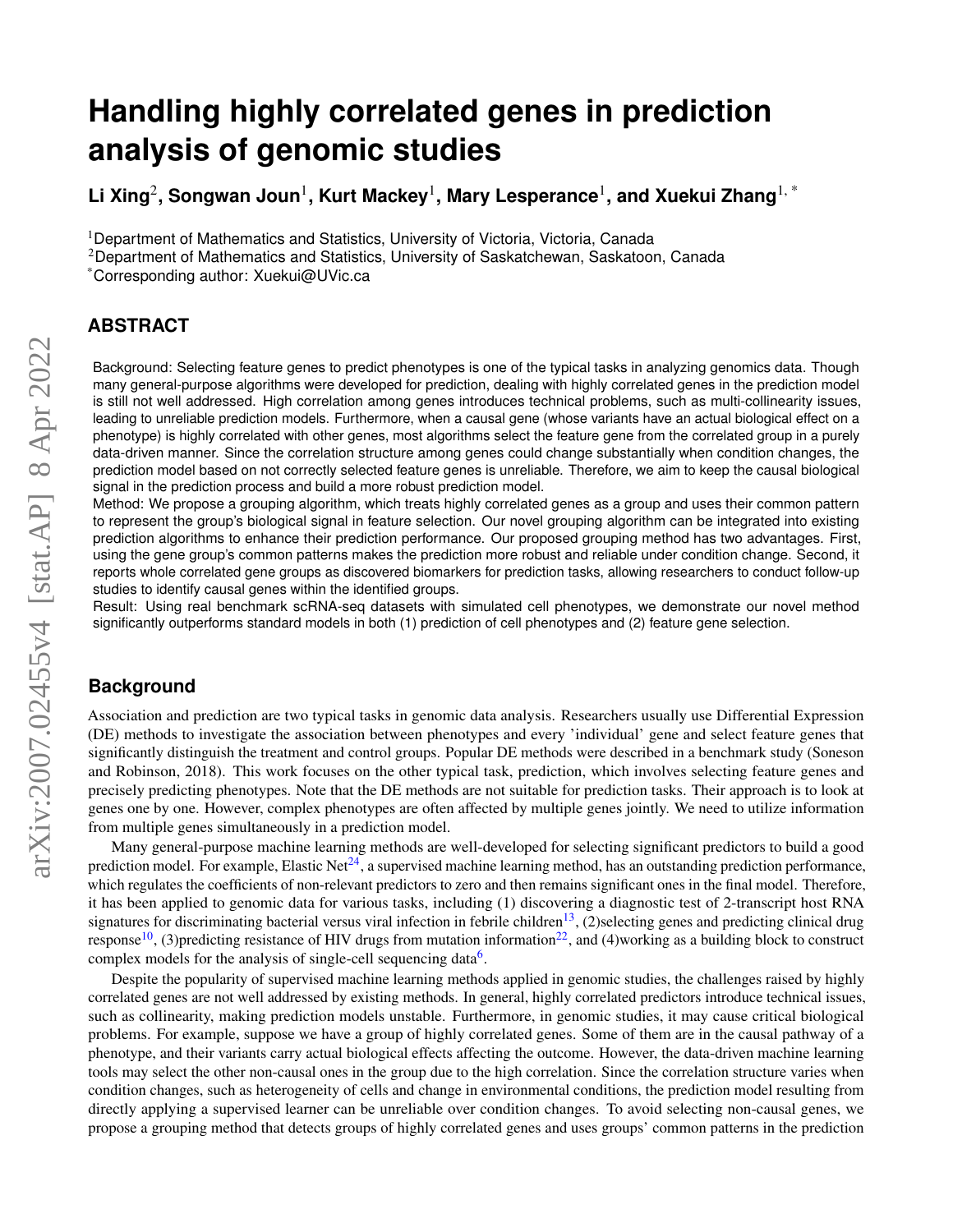model instead of just picking one gene from the group. Working with groups has two benefits. First, we report the identified groups to ensure the causal genes are retained, enabling researchers to conduct follow-up studies to identify the causal ones from the reported groups. For example, Mendelian randomization<sup>[12,](#page-7-3) [18](#page-8-2)</sup> can be carried out to identify causal genes by integrating SNPs and gene expression data in the downstream analysis. Alternatively, results from multiple studies can be combined to filter out some non-causal genes, such as those not in the selected groups of all studies. Second, the common pattern of a group of highly correlated genes is more robust and represents the causal signal, which is better than using an arbitrarily selected one.

The rest of this paper is organized as follows. Section 2 introduces our novel grouping method and describes how to integrate it into the Elastic Net method. In Section 3, based on the real-world benchmark single-cell RNA sequencing (scRNA-seq) datasets<sup>[20](#page-8-3)</sup>, we simulate their cell phenotypes. Using simulated data, we show our novel grouping method significantly improves the performance of the original Elastic Net method in both gene selection and phenotype prediction. Finally, we include our conclusion and discussion in Section 4.

## **Methods**

Let us introduce our grouping method using a hypothetical extreme example and then generalize it to realistic situations. Assume the true relationship of the expression levels of three genes are represented as  $x_1 = -x_2 = x_3$ , showing a perfectly correlation (i.e. their correlations are either 1 or −1). Given this relationship, there is a trivial approach to handling those three genes, outperforming all fancy methods. We treat those perfectly correlated predictors as a group, define their common pattern as  $z = (x_1 - x_2 + x_3)/3$ , and use the common pattern to represent the whole group (as a single predictor) in the prediction model. If the representative *z* is selected as an important predictor, all genes within the group will be labelled as 'candidate' feature genes. This grouping idea can be extended to more general situations where genes are not perfectly correlated. Specifically, we group highly (positively or negatively) correlated genes and use the common pattern of each gene group as a predictor in the prediction models. Suppose some important gene groups are discovered in the approach. In that case, researchers can conduct a follow-up study (i.e. collecting additional data) to identify the causal genes within those groups and then use the causal genes to replace the gene groups in the final prediction or classification model.

Based on the above description, the critical step is to group the highly correlated genes. In unsupervised machine learning, clustering methods are designed to group similar objectives. Agglomerative hierarchical clustering and K-Means clustering are both popular methods for such tasks. However, none of them can be applied directly to our specific grouping task. In human genome, there are about 20,000 protein-coding genes, 25,000 non-protein-coding genes, and 2300 micro-RNA genes. The K-Means algorithm is well-known for its ability to handle such large genomic data. However, we cannot apply it directly to solve our problem since it has three issues. First, the K-Means algorithm cannot directly control the magnitude of within-cluster correlations, while our goal is to group only highly correlated genes. Second, our grouping task is required to cluster highly correlated genes, which leads to a large number of clusters. The K-Means algorithm can be significantly slower when the number of clusters is large. Third, the K-Means algorithm is defined based on the Euclidean distance, while we need a method based on correlation. For example, if two strongly related genes have a large negative correlation,  $cor(\mathbf{x}_1, \mathbf{x}_2) \approx -1$ , their Euclidean distance can be very big, but we should group those two genes together and use  $(x_1 - x_2)/2$  as their common pattern. On the other side, in a hierarchical clustering algorithm, the resulting clusters are obtained by cutting a dendrogram. The cutting threshold directly controls the magnitude of the within-cluster correlations of genes, which addresses the first problem perfectly. Still, the hierarchical clustering algorithm cannot handle such a large number of genes. Therefore, we designed a hybrid approach using the divide-and-conquer strategy to combine the strength from both methods. We first pre-group the genes into smaller subsets using a modified K-Means algorithm and then apply the modified hierarchical clustering algorithm to group genes in each subset. Next, we discuss the detailed two steps of our novel grouping method.

#### **Pre-grouping genes by the modified K-Means algorithm**

The standard K-Means algorithm consists of three components: (1) specify the initial cluster membership of each gene; (2) for every gene, the A-step calculates its Euclidean distances between every cluster center and updates its cluster membership to the nearest cluster center; and (3) based on the current cluster memberships of all genes, the U-step updates the mean of the expression profiles of all genes in each cluster and uses those means as the current cluster centers. The final results of K-Means are obtained by iteratively applies A-steps and U-steps until convergence.

We modified the K-Means algorithm with two adjustments to address the third issue with K-Means in our problem. In the A-step, we replace the Euclidean distance by the dissimilarity defined as 1− |correlation| to ensure highly correlated genes have small distances to each other. In the U-step, we reverse the sign of expression levels of the genes that are negatively correlated with their current cluster centers before updating the centers. Note, we keep track of genes' sign-change in every iteration to know the direction of each gene in their final clusters. The detailed steps of our revised algorithm are provided in Algorithm [1.](#page-2-0) A good initial clustering is critical for fast convergence. Currently, we use the results of the standard K-Means algorithm as initial clusters for our modified K-Means.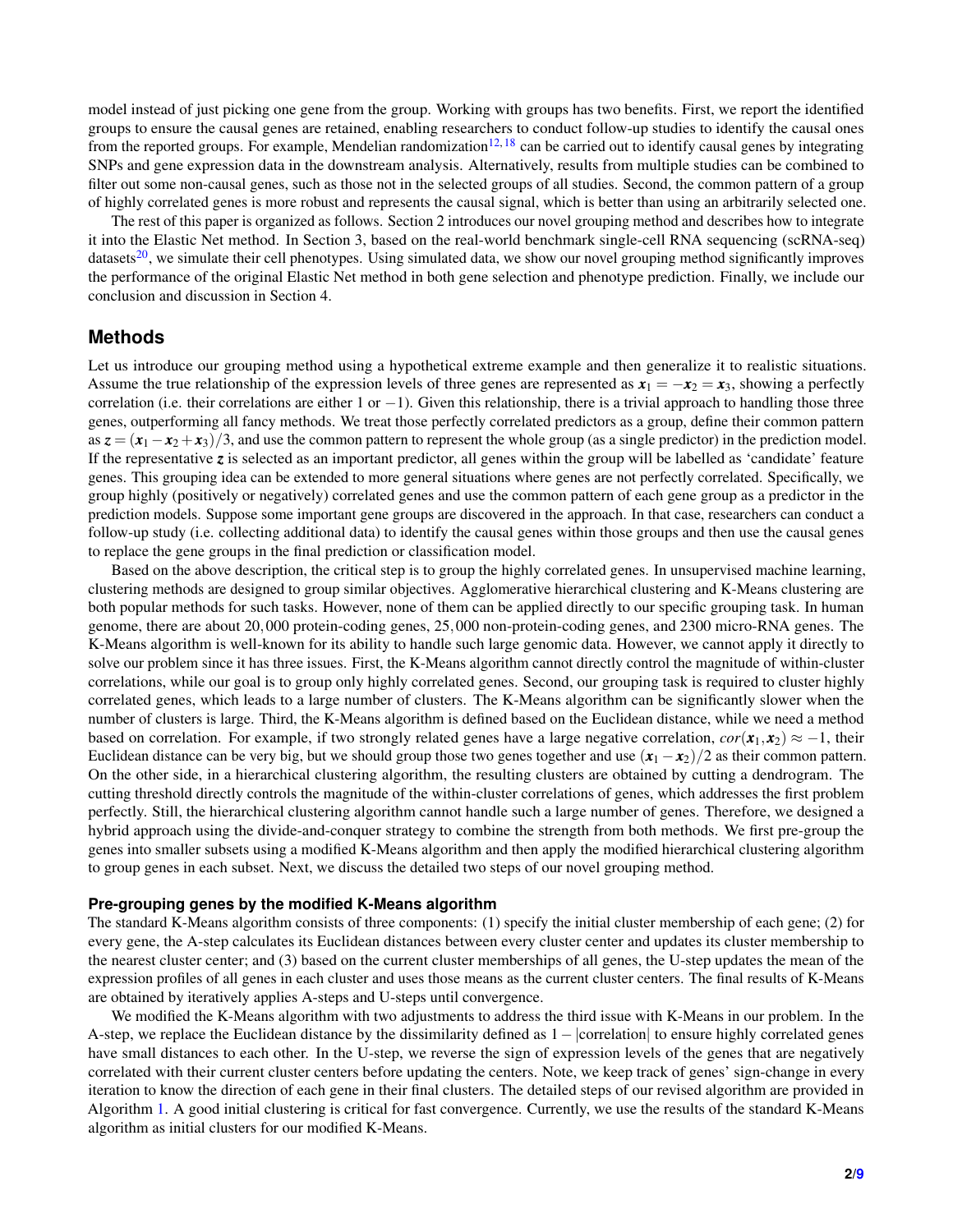When applying our modified K-Means to analyze data, we must ensure that all subsets obtained from pre-grouping are small enough to be processed by the hierarchical clustering algorithm. Increasing the number of clusters in the K-Means algorithm does not always lead to splitting the largest subset. Furthermore, as discussed in the second issue above, using a large number of clusters can substantially slow down K-Means. So, we propose to apply the K-Means algorithm iteratively. More specifically, we first apply the K-Means algorithm using  $K = 10$  clusters. Then we keep on applying the K-Means algorithm to split the largest cluster into  $K = 10$  sub-clusters until the largest one is small enough (e.g. with less than 1000 genes). This iterative approach provides an efficient way to limit the size of the largest cluster and solves the second issue discussed above.

<span id="page-2-0"></span>Algorithm 1 Modified K-Means algorithm for pre-clustering genes

#### Input:

(1) Gene expression level:  $\mathbf{x} = (\mathbf{x}_1^T, \dots, \mathbf{x}_p^T)$ , a  $n \times p$  matrix

(2) Number of clusters: *K*

Note: *n* is the number of cells and *p* is the number of genes.

#### Initialize:

(1) [Cluster memberships:  $\mathcal{I} = (\mathcal{I}_1, \ldots, \mathcal{I}_n)$ ] Use the results of standard KMeans algorithm with dissimilarity distance to initialize  $\mathcal{I}_i = k$ , which represents the *i*<sup>th</sup> gene belonging to the *k*<sup>th</sup> cluster.

(2) [Sign of correlations to its cluster center:  $\mathbf{S} = (S_1, \ldots, S_p)$ ] Initialize  $S_i = +1$ .

#### Algorithm:

repeat

for  $k = 1$  to  $K$  do

 $\mu_k \leftarrow \frac{1}{n_k} \sum_{\{i : \mathscr{I}_i = k\}} S_i x_i$  (Update cluster centers by signed average,  $n_k$  is the number of samples in the  $k^{th}$  cluster ) end for

for  $i = 1$  to  $p$  do

 $r_{i,k} \leftarrow cor(\boldsymbol{\mu}_k, \boldsymbol{x}_i)$  (Calculate correlation for  $k = 1, ..., K$ )

 $\mathscr{I}_i \leftarrow l = \arg \max_k |r_{i,k}|$  (Assign  $\mathbf{x}_i$  into most correlated cluster *l*)

 $S_i \leftarrow sign(r_{i,l})$  (Update the sign of correlations to its cluster center)

#### end for

**until** cluster membership  $\mathcal I$  remains unchanged across iterations

#### Output:

 $I$  (cluster membership) and **S** (sign of correlations to its cluster center)

#### **Grouping genes by the hierarchical clustering algorithm**

The pre-clustering step splits genes into subsets, which are small enough to be directly handled by a standard hierarchical clustering algorithm. Note that the Algorithm [1](#page-2-0) flips the sign of genes that are negatively correlated with others in the same cluster. Then genes in pre-clustered subsets are all positively correlated. Therefore, we propose parallelly applying a standard hierarchical clustering algorithm to further group genes within each subset.

In the hierarchical clustering, similar to the pre-clustering step, we define the dissimilarity between the *j*-th and *i*-th genes as  $d(\text{gene}_j, \text{gene}_i) = 1 - \text{cor}(\mathbf{x}_j, \mathbf{x}_i)$ , and the dissimilarity between the *k*-th and *l*-th clusters as  $d(\text{cluster}_k, \text{cluster}_l) =$  $1-cor(\mu_k, \mu_l)$ , where  $\mu_k$  denotes the common pattern of the *k*-th gene-cluster as defined in Algorithm [1.](#page-2-0) Since the order of the correlation operation and the average operation are interchangeable, the definition of dissimilarity between clusters is mathematically equivalent to using the average linkage in hierarchical clustering. In summary, we propose to use dissimilarity 1− correlation and average linkage in the hierarchical clustering step.

For each subset, the hierarchical clustering algorithm produces a tree-like dendrogram from the bottom (leaves) to the top (root) to represent the correlation structure of genes. The genes closer to the bottom are more correlated. To group highly correlated genes, we trim the trees with a threshold and assign the genes within the same cut branch as one cluster. The trimming threshold controls the strength of the correlation is required to group two genes, so we need a consistent dissimilarity threshold to trim all the trees. There are no commonly accepted best criteria to decide upon the threshold to cut dendrograms in unsupervised learning. There is no known information (like labels in supervised learning) to guide such decisions. However, we figured out a perfect solution for determining the threshold by combining unsupervised learning with supervised learning in our situation. We consider many candidate thresholds for cutting the dendrograms. Each candidate value corresponds to one grouping rule and leads to a fitted Elastic Net model based on the grouped genes, creating a one-to-one correspondence between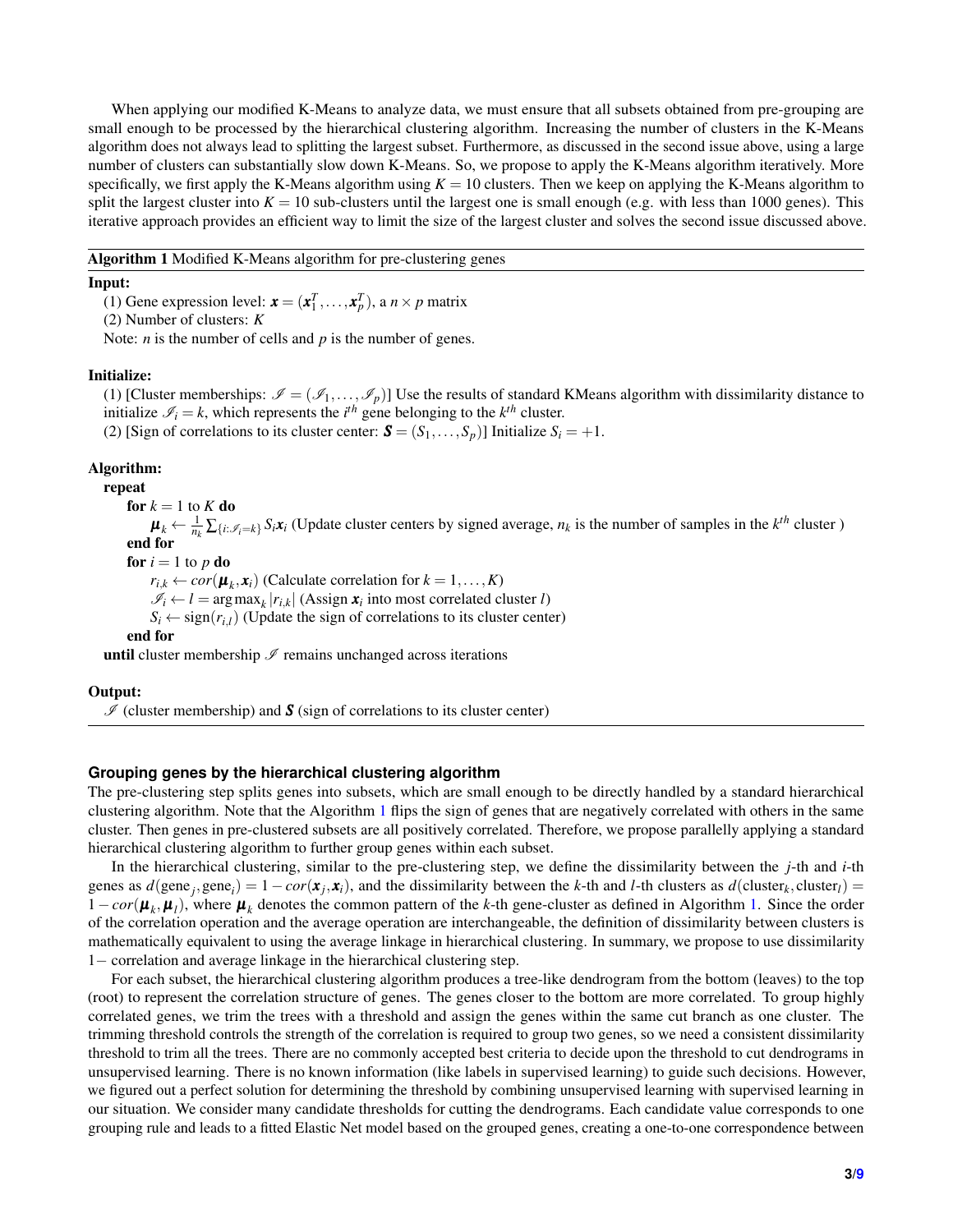a threshold value and the performance of the final prediction of cell phenotypes. We use 10-fold cross-validation to compare the prediction performance (e.g. AUC statistics for binary outcomes and MSE statistics for continuous outcomes) of the Elastic Net models associated with those candidate thresholds. The threshold associated with the winner prediction model is treated as the best one, and we use that threshold to obtain the final gene grouping. At last, we fit the Elastic Net model using the grouped genes to get the final prediction model. In short, we consider the tree trimming threshold as equivalent to a parameter of Elastic net models and use cross-validation to select its best value. We summarize our proposed method in Algorithm [2.](#page-3-0)

#### <span id="page-3-0"></span>Algorithm 2 Integration of the Grouping Method with the Elastic Net Method

#### Input:

(1) Gene expression level:  $x$ , a  $n \times p$  matrix

(2) Cell phenotype:  $\mathbf{y} = (y_1, \ldots, y_n)$ , a binary vector of length *n* (e.g. indicator of a cell subtype)

Note: *n* is the number of cells and *p* is the number of genes.

#### Algorithm:

(1) Pre-group the genes into smaller subsets using Algorithm [1.](#page-2-0)

(2) In each subset of genes, apply the hierarchical clustering algorithm to further cluster genes, and build the dendrogram. We use (1-correlation) as dissimilarity and use the average link.

(3) Randomly split cells into 10 folds containing equal number of cells.

for *c* ∈ { $10^{-1}$ , 5 ×  $10^{-2}$ ,  $10^{-2}$ , 5 ×  $10^{-3}$ ,  $10^{-3}$ , 5 ×  $10^{-4}$ ,  $10^{-4}$ ,  $5 \times 10^{-5}$ ,  $10^{-5}$ ,  $5 \times 10^{-6}$ ,  $10^{-6}$ } do

(4.1) Cut all dendrograms using dissimilarity threshold *c*, and group all genes in the same branch after cutting. Calculate the common pattern *z* of the gene groups.

 $(4.2)$  For  $i = 1, \ldots, 10$ , fit the Elastic Net model to data excluding cells in the *i*-th fold, and predict phenotypes of cells in the *i*-th fold  $\hat{q}_i = Pr(y_i = 1)$ .

(4.3) Pool  $\hat{q}_i$  obtained from 10 folds to form cross-validation predictions on full data.

(4.4) Calculate AUC statistics from  $y_i$ 's and  $\hat{q}_i$ 's.

#### end for

(5) Obtain final gene-grouping results by cutting all dendrograms with the threshold value *c* corresponding to the largest AUC.

(6) Fit the Elastic Net model based on final gene-grouping results.

Output:

The Elastic Net model based on final gene-grouping results.

## **Simulation Study**

This section conducts simulation studies to compare the integration of the grouping and the Elastic Net methods (algorithm 2) and the standard Elastic Net method. The results show that our novel integration method improves the accuracy of prediction of cell phenotypes and the ability to select true feature genes. Our comparison is based on the recently published scRNA-seq benchmark datasets used to compare the performance of DE methods $20$ . We use the same simulation strategy mentioned in their paper, i.e., assuming a data generation model with model parameters learned from real data. We revised some details in data simulation to make conditions closer to the real-world settings.

#### **Benchmark datasets and simulation design**

Soneson and Robinson<sup>[20](#page-8-3)</sup> developed Conquer, a collection of consistently processed scRNA-seq benchmark datasets. They conducted a simulation study based on 6 real datasets, i.e.  $GSE74596^7$  $GSE74596^7$  $GSE74596^7$ ,  $GSE63818\text{-}GPL16791^{11}$  $GSE63818\text{-}GPL16791^{11}$  $GSE63818\text{-}GPL16791^{11}$ ,  $GSE60749\text{-}GPL13112^{15}$  $GSE60749\text{-}GPL13112^{15}$  $GSE60749\text{-}GPL13112^{15}$ , GSE48968-GPL13112<sup>[19](#page-8-6)</sup>, GSE4[5](#page-7-6)719<sup>5</sup>, and EMTAB2805<sup>[4](#page-7-7)</sup>. In our work, we use the same genomic datasets to evaluate the performance of prediction analysis. We consider the binary cell phenotype as the outcome, which is defined the same as given the Supplementary Table 1 of Soneson and Robinson's paper<sup>[20](#page-8-3)</sup>, which was used to compare the performance of 36 DE methods.

The simulation model In the Conquer study, they generated synthetic genomic datasets to evaluate the performance of DE methods, whose reliability depends on the agreement between the assumed distributions and the underlying truth. Comparatively, our goal is to improve prediction and ability in feature gene selection. So we use those real-world genomic data, particularly the 6 full-length data, to retain the natural complex structure among genes and only simulate the cell phenotypes (i.e. binary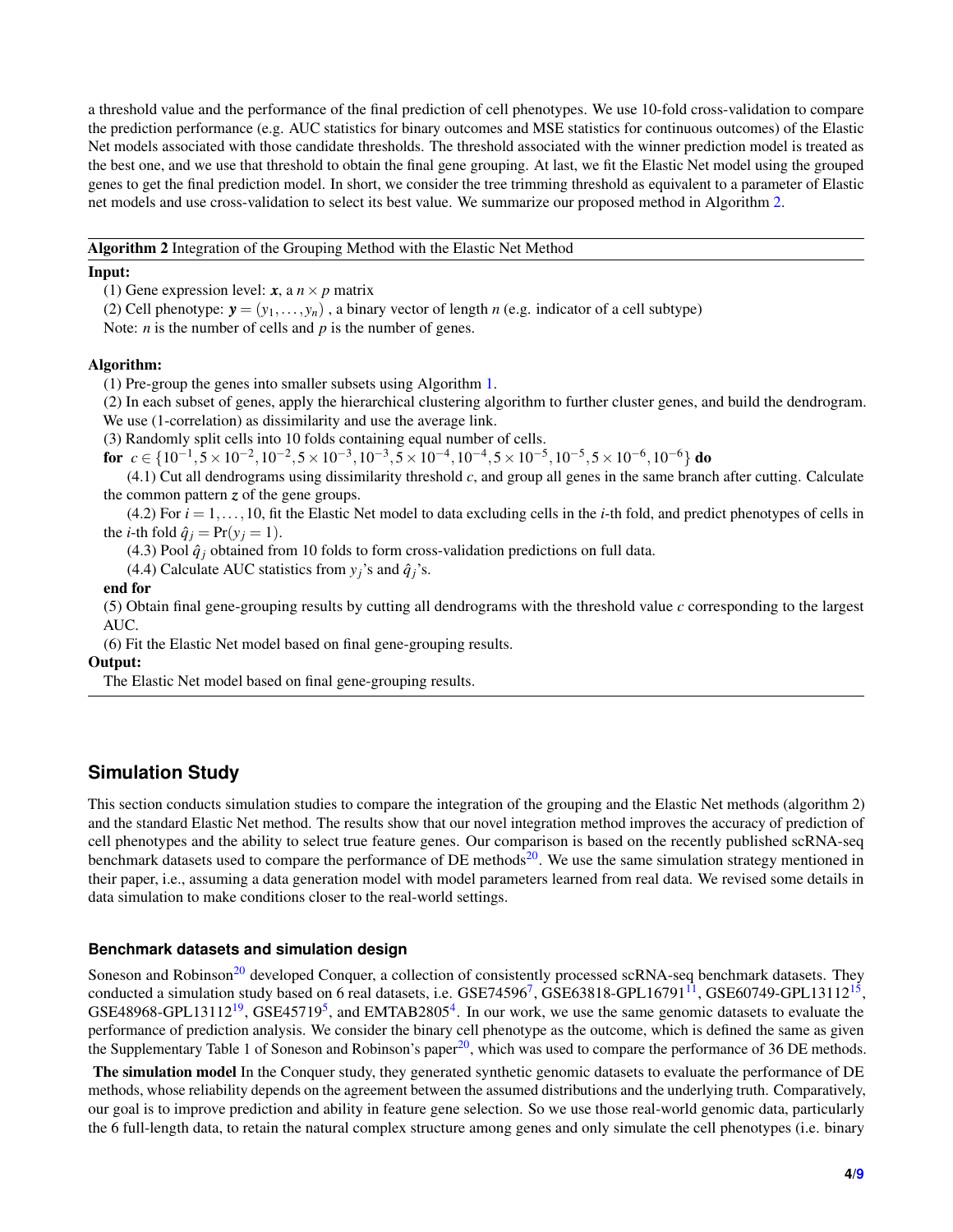group memberships) from a logistic regression model

<span id="page-4-0"></span>
$$
y_j \sim \text{Bernoulli}(q_j)
$$
 and  $q_j = \text{logit}^{-1}\left(\beta_0 + \sum_{i=1}^p \beta_i x_{ji}\right)$  (1)

where *i* is the index of genes, *j* is the index of cells, *y<sup>j</sup>* is the group membership indicator of the *j*-th cell, *xji* is the expression level (transcripts per million) of the *i*-th gene of the *j*-th cell, and β*<sup>i</sup>* is the effect size (or coefficient) of the *i*-th gene with  $i = 1, 2, \dots, p$  and  $j = 1, 2, \dots, n$ .

The coefficients and jittering To assign the values of coefficients β*i*'s in the data-generating model [\(1\)](#page-4-0), we fit an Elastic Net model to each of the 6 real datasets. The genes with non-zero fitted coefficients (i.e.  $\beta_i \neq 0$ ) are considered as feature genes in the data-generating model [\(1\)](#page-4-0). When the feature genes are not highly correlated with other genes, our proposed method will not group them with any other genes, therefore our method becomes identical to the standard (ungrouped) method. To make the simulation comparison meaningful, when fitting the Elastic Net models, we force genes to have 0 coefficients if their correlations with any other genes are less than 0.9. In this way, we focus the method comparisons on situations where feature genes are highly correlated with other genes.

Those 6 fitted Elastic Net models based on the benchmark datasets are the data generating models. We call them the 'blueprint models'. To increase the heterogeneity of simulated datasets, we add Gaussian noises to the coefficients of each blueprint model to generate 100 different jittered data-generation models. Based on each jittered data-generation model and its corresponding real genomic data, we simulate one copy of the phenotype, i.e. binary cell type membership, for every cell in the corresponding genomic data. In summary, we first generate one blueprint model from each benchmark dataset, add jitters to create 100 data-generation models, and finally obtain 100 copies of simulated cell phenotypes, which results in 600 simulated datasets for methods comparison.

Data analysis and evaluation criteria We analyze those 600 simulated datasets using the standard Elastic Net model and the integration of our proposed grouping method with the Elastic Net. We denote  $\beta_i$  and  $\hat{q}_i$  as the estimated values for parameter  $\beta_i$ and  $q_i$  respectively, (for  $i = 1, \ldots, p$  and  $j = 1, 2, \ldots, n$ ), and calculate the following four criteria to compare the two methods for all simulated data.

<span id="page-4-1"></span>
$$
\text{MSE} = \frac{\sum_{j=1}^{n} (q_j - \hat{q}_j)^2}{n},\tag{2}
$$

$$
\text{Precision} = \frac{\sum_{i=1}^{p} I(\beta_i \neq 0) I(\hat{\beta}_i \neq 0)}{\sum_{i=1}^{p} I(\hat{\beta}_i \neq 0)},\tag{3}
$$

Recall = 
$$
\frac{\sum_{i=1}^{p} I(\beta_i \neq 0) I(\hat{\beta}_i \neq 0)}{\sum_{i=1}^{p} I(\beta_i \neq 0)},
$$
 (4)

<span id="page-4-4"></span><span id="page-4-3"></span><span id="page-4-2"></span>
$$
F1 = 2(\text{Precision}^{-1} + \text{Recall}^{-1})^{-1}.
$$
\n
$$
(5)
$$

#### **Comparison of prediction performance**

To evaluate the prediction performance based on real data, the most popular criteria are the misclassification rate ( i.e. 1 accuracy) and the AUC statistics, which can be derived from the estimated parameter,  $\hat{q}_j$ , and the observed data  $y_j$  (a realization of a Bernoulli random variable with parameter  $q_i$ ). However, in this simulation, since the generating probability of the group membership,  $q_j$ , are known, we use MSE [\(2\)](#page-4-1), a more direct and precise measurement, to evaluate the prediction performance. We calculate the pairwise difference of MSE obtained from the integrated method and the standard Elastic Net model for each simulated dataset. A negative difference indicates that the integration method outperforms the Elastic Net model.

Figure [1](#page-5-0) visualizes the 600 differences in MSE calculated from our simulation studies. Each box represents the results of 100 datasets simulated from one benchmark scRNA-seq data. The name of each benchmark data is labelled on the left-hand side of the boxes. The majority of the values in the boxplots are less than 0, which indicates that our method enhances the prediction performance of the standard Elastic Net model. To investigate the significance of those differences visualized in the boxplots, we conducted paired Wilcoxon signed-rank test to compare those MSE's and the resulting p-values are all less than 10−10. In summary, the simulation results demonstrate that the prediction performance of the Elastic Net model can be significantly improved by integrating with our novel grouping strategy.

#### **Comparison of performance on feature gene selection**

Selecting feature genes can be considered a series of binary decisions for all the genes. In the machine learning community, the quantities  $(3)$ -  $(5)$  are the most popular criteria to evaluate the performance of feature selection. Precision  $(3)$  is the fraction of the true feature gene among the selected ones, which is equivalent to 1−False Discovery Rate. Recall [\(4\)](#page-4-4) is the fraction of the selected true genes among the true feature genes, which is also called sensitivity in the statistical community. When evaluating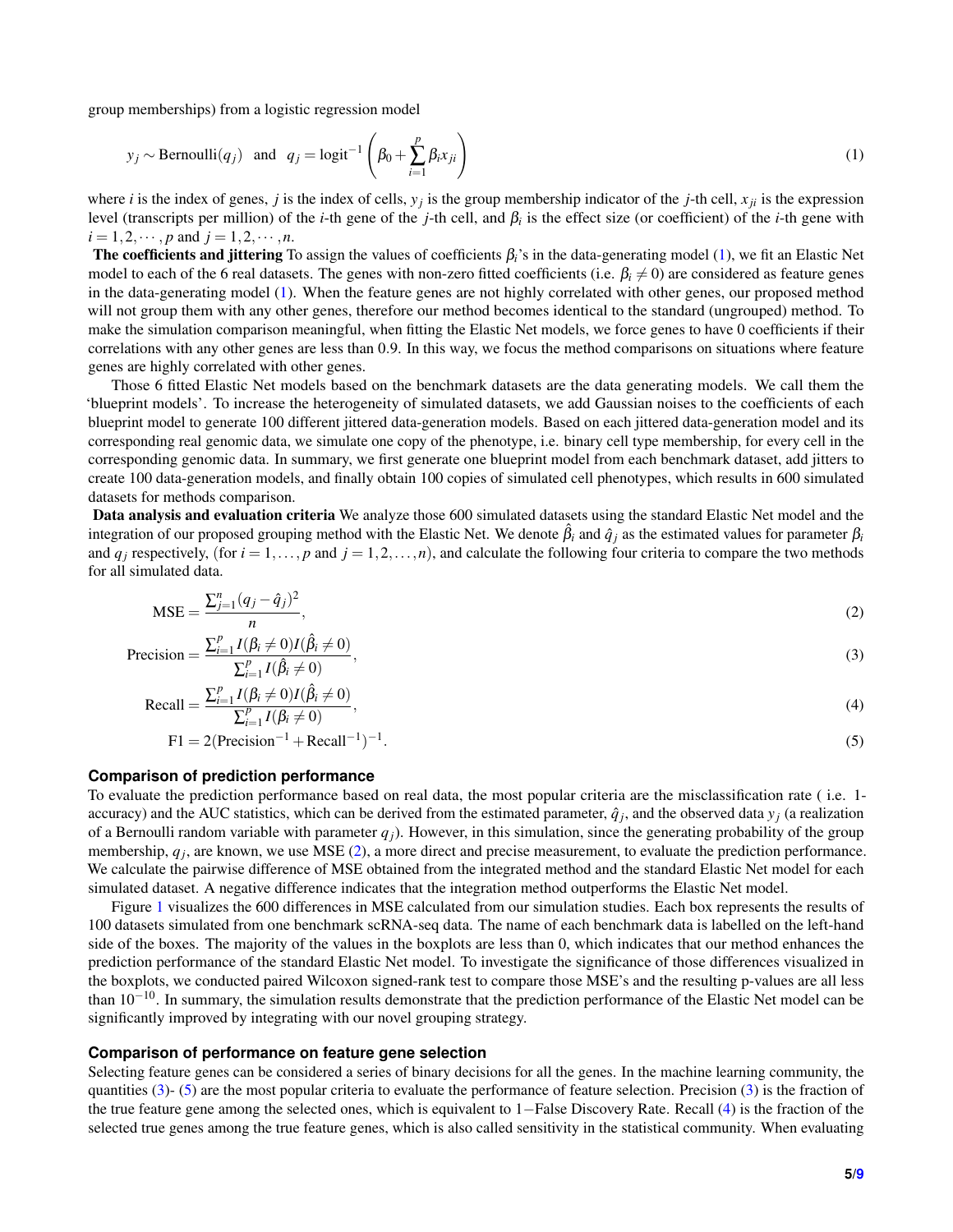<span id="page-5-0"></span>

**Figure 1.** Boxplots of differences in the mean squared prediction error between the integration method (grouping + Elastic Net) and the standard method. Each row represents the results of 100 simulated datasets based on one real scRNA-seq benchmark data.

<span id="page-5-1"></span>the performance of methods, precision and recall need to be considered together as a pair. These two criteria may rank the performance of the methods differently, while the F1 score [\(5\)](#page-4-3) is the harmonic mean of precision and recall, which carries information of both statistics.



**Figure 2.** Boxplots of paired differences between the integration method (grouping + Elastic Net) and the standard method in three feature selection criteria. Precision in the left panel, Recall in the middle panel, and F1 score in the right panel. Each row shows the results of simulation based on one benchmark data.

Figure [2](#page-5-1) visualizes the pairwise differences (the integrated one minus the standard one) of the precision (left panel), recall (middle panel) and F1 scores (right panel) calculated from each simulated data. Each row represents pairwise differences from 100 simulated datasets based on one benchmark scRNA-seq data labelled on the left-hand side of boxes. Positive values of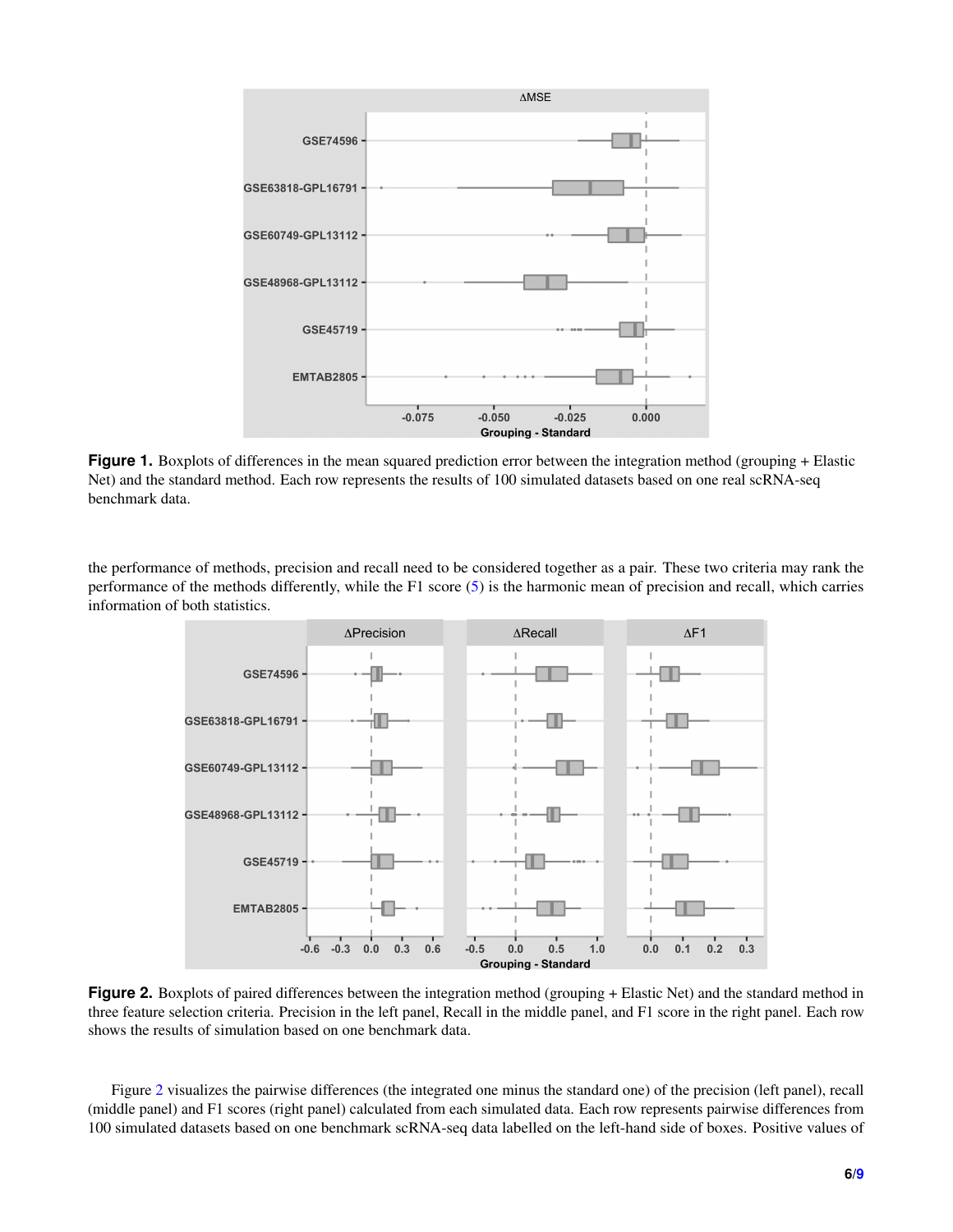those differences indicate that the integration of our method with the Elastic Net outperforms the standard Elastic Net. So, those boxes with the majority of the differences greater than 0 indicate that the integrated method outperforms the standard Elastic Net model in gene selection. To investigate the significance of those differences, we conducted paired Wilcoxon signed-rank tests, and the resulting p-values are less than  $10^{-5}$  for the precision differences and  $10^{-14}$  for the recall differences and F1 score differences. In summary, the simulation result shows that the performance of feature gene selection of the Elastic Net is significantly improved by integrating with our novel grouping strategy.

## **Discussion and Conclusion**

The prediction analysis discussed in this work should not be confused with the other common type of analysis, Differential Expression (DE) analysis. Even though both of them involve discovering genes, the two kinds have very different objectives. The objective of DE is to identify genes significantly differentially expressed between two conditions, such as two cell phenotypes, in scRNA-seq analysis. DE analysis tests genes one by one, and its conclusions are based on the resulting p-values. Prediction analysis discovers a parsimonious list of genes that 'work together' to predict the cell phenotypes. Its focus is on the model's prediction performance (but not p-values) built based on the selected gene lists. The strong correlations between genes are helpful in DE analyses since they enable individual tests of a single genomic marker to borrow information from each other<sup>[23](#page-8-7)</sup>. However, in prediction analysis, strong correlations between predictors (if not properly addressed) can introduce inconsistent results in prediction and feature selection. Therefore, properly incorporating the strong correlations among genes is critical for improving the model performance in prediction.

Our proposed grouping method is designed to build a stable and accurate prediction model at the existence of the strong correlations between genes. It has multiple advantages. First, we use a single variable to replace a group of highly correlated genes, which avoids the multi-collinearity problems<sup>[8](#page-7-8)</sup> caused by highly correlated genes. Therefore, we have a more stable prediction model. Second, in feature selection, highly correlated predictors always compete for importance, which leads to being reported as less important than they should be. By using a single predictor to represent the group, we avoid such competition. Third, our method presents the whole group of highly correlated genes as feature genes instead of just picking one gene (as in the standard methods). As shown in simulation studies, to predict new cells' phenotypes, using the common pattern of the gene group is more robust than using a single gene in the group. Most importantly, reporting the whole group of highly correlated genes as feature genes allows researchers to identify causal genes in follow-up studies. The causal genes are critical in real-world applications. In a hypercritical example, we assume that genes A and B are highly correlated, and a higher expression level of gene-A causes both a higher expression level of gene-B and disease. When it is developed targeted at reducing the expression level of gene-B, the drug will not have efficacy for the disease. Instead, the drug should be designed to decrease gene-A expression to treat the disease.

Our grouping method is an example of integrating the supervised machine learning methods with unsupervised ones. The objective of our research is to improve the prediction, which is a supervised machine learning problem. To address the particular challenge in genomic studies, we propose the grouping strategy, which is unsupervised in nature. During this process, there is no consistently accepted best way to decide the number of clusters or the threshold for cutting dendrogram since there is no way to validate the correctness of the clustering rule. We proposed a good solution in our special situation. Each clustering result corresponds to a grouping rule for the genes, leading to a different prediction. This one-to-one correspondence between the clustering rule and the prediction performance enables us to utilize the prediction results to determine the number of clusters (or, say, the threshold for cutting dendrogram of hierarchical clustering results). We use cross-validation to choose the best value. Finally, the selected best clustering rule is used to group genes for building the final prediction model. Such integration of supervised and unsupervised learning decides the best number of clusters and provides better prediction performance.

In addition, our method has more general applications. First, our method can be integrated with other supervised learners but not limited to the Elastic Net model. Second, our method can be applied to the analysis of different types of datasets (not only the scRNA-seq data) with two characteristics: (1) predictors are highly correlated and (2) the correlation structures between predictors are not consistent in the training and the test data.

In summary, we propose a grouping algorithm to handle highly correlated genes in prediction analysis. We showed that the method significantly improves cell phenotype classification and feature gene selection in simulation studies based on multiple published benchmark scRNA-seq datasets. Most importantly, our method reports important gene groups instead of individual genes as final predictors, leading to a more robust and powerful prediction model and allowing other researchers to identify causal genes (within these groups) in downstream analysis.

## **Availability of data and materials**

The datasets in this work are the same as those in the reference paper $^{20}$  $^{20}$  $^{20}$ , available on Drs Soneson and Robinson's website [http://imlspenticton.uzh.ch/robinson\\_lab/conquer\\_de\\_comparison/](http://imlspenticton.uzh.ch/robinson_lab/conquer_de_comparison/).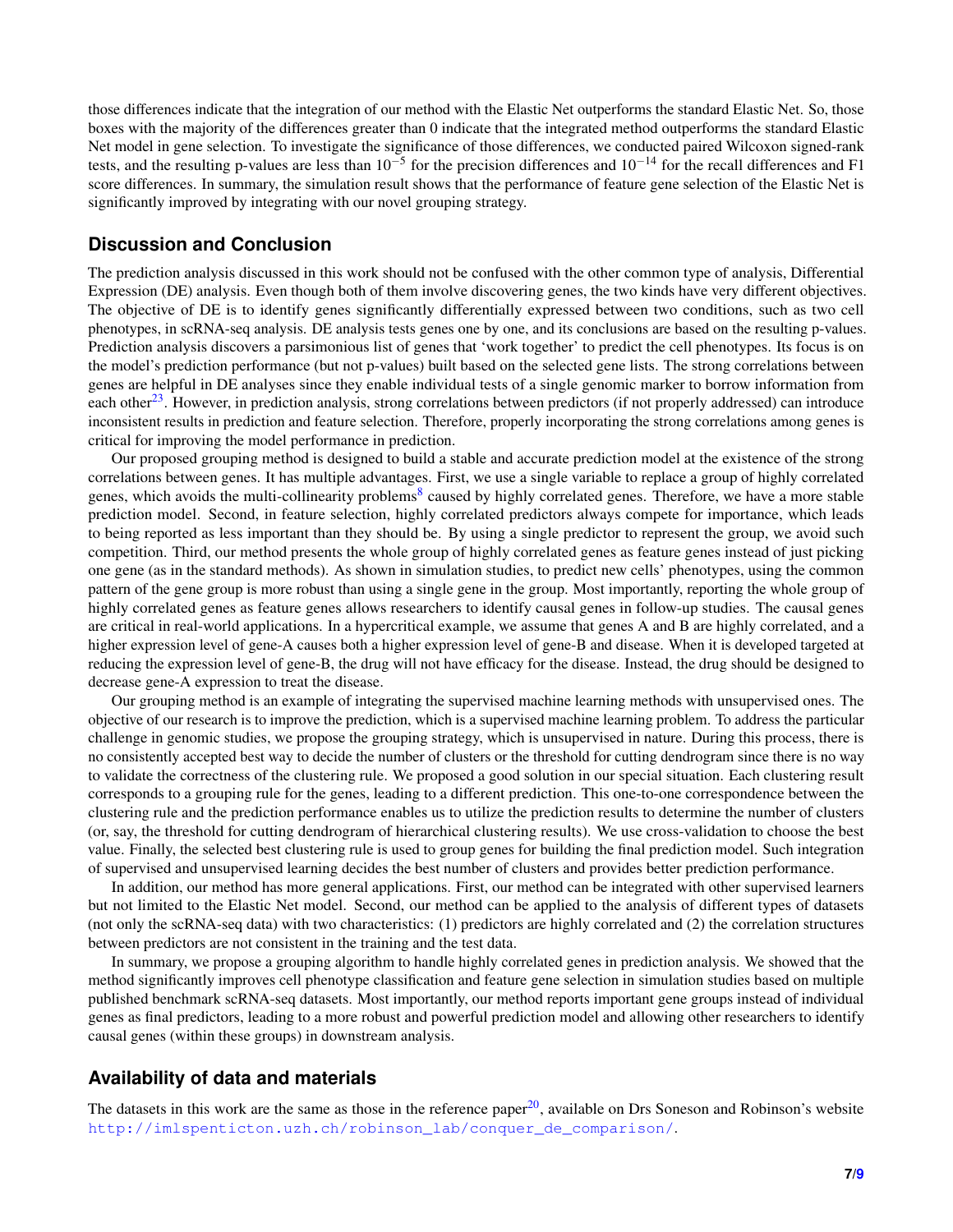The proposed method is implemented into an R package. We are finalizing the documentation of the package and will submit it to CRAN soon.

# **Acknowledgements**

The authors thank Dr. Charlotte Soneson and Prof. Mark Robinson (University of Zurich) for their helpful discussion about the benchmark datasets and their simulation strategy for comparing DE methods of scRNA-seq data.

# **Funding**

This work was supported by the Natural Sciences and Engineering Research Council Discovery Grants (XZ, LX, ML), the Canada Research Chair (XZ), and Compute Canada RAC (XZ, LX). This research was enabled in part by support provided by WestGrid (www.westgrid.ca) and Compute Canada (www.computecanada.ca).

## **Author contributions statement**

XZ and LX contributed to the study concept and design, developed the algorithm, implemented the algorithm in R code, and prepared the first draft manuscript. SJ and KM conducted the simulation studies. XZ and ML supervised the project's progress. All authors contributed to revise the draft manuscript, read and approve the final manuscript.

## **References**

- 1. Pliner, H. A., Shendure, J., Trapnell, C. (2019) Supervised classification enables rapid annotation of cell atlases. *Nature Methods*, 16, 983–986 (2019).
- 2. Angelidis, I., Simon, L. M., Fernandez, I. E., Strunz, M., Mayr, C. H., Greiffo, F. R., Tsitsiridis, G., Ansari, M., Graf, E., Strom, T.-M., et al (2019) An atlas of the aging lung mapped by single cell transcriptomics and deep tissue proteomics. *Nature communications*, 10(1):963–17.
- 3. Aran, D., Hu, Z., and Butte, A. J. (2017) xCell: digitally portraying the tissue cellular heterogeneity landscape. *Genome Biology*, 18(1):220–14.
- <span id="page-7-7"></span>4. Buettner, F., Natarajan, K. N., Casale, F. P., Proserpio, V., Scialdone, A., Theis, F. J., Teichmann, S. A., Marioni, J. C., and Stegle, O. (2015) Computational analysis of cell-to-cell heterogeneity in single-cell RNA-sequencing data reveals hidden subpopulations of cells. *Nature biotechnology*, 33(2):155–160.
- <span id="page-7-6"></span>5. Deng, Q., Ramsköld, D., Reinius, B., and Sandberg, R. (2014) Single-cell RNA-seq reveals dynamic, random monoallelic gene expression in mammalian cells. *Science (New York, NY)*, 343(6167):193–196.
- <span id="page-7-2"></span>6. Dixit, A., Parnas, O., Li, B., Chen, J., Fulco, C. P., Jerby-Arnon, L., Marjanovic, N. D., Dionne, D., Burks, T., Raychowdhury, R., et al (2016) Perturb-Seq: Dissecting Molecular Circuits with Scalable Single-Cell RNA Profiling of Pooled Genetic Screens. *Cell*, 167(7):1853–1866.e17.
- <span id="page-7-4"></span>7. Engel, I., Seumois, G., Chavez, L., Samaniego-Castruita, D., White, B., Chawla, A., Mock, D., Vijayanand, P., and Kronenberg, M. (2016) Innate-like functions of natural killer T cell subsets result from highly divergent gene programs. *Nature immunology*, 17(6):728–739.
- <span id="page-7-8"></span>8. Farrar, D. E. and Glauber, R. R. (1967) Multicollinearity in Regression Analysis: The Problem Revisited. *The Review of Economics and Statistics*, 49(1):92.
- 9. Gawad, C., Koh, W., and Quake, S. R. (2016) Single-cell genome sequencing: current state of the science. *Nature Reviews Genetics*, 17(3):175–188.
- <span id="page-7-1"></span>10. Geeleher, P., Cox, N. J., and Huang, R. (2014) Clinical drug response can be predicted using baseline gene expression levels and in vitro drug sensitivity in cell lines. *Genome Biology*, 15(3):R47.
- <span id="page-7-5"></span>11. Guo, F., Yan, L., Guo, H., Li, L., Hu, B., Zhao, Y., Yong, J., Hu, Y., Wang, X., Wei, Y., et al (2015) The Transcriptome and DNA Methylome Landscapes of Human Primordial Germ Cells. *Cell*, 161(6):1437–1452.
- <span id="page-7-3"></span>12. Gusev, A., Ko, A., Shi, H., Bhatia, G., Chung, W., Penninx, B. W. J. H., Jansen, R., de Geus, E. J. C., Boomsma, D. I., Wright, F. A., et al (2016) Integrative approaches for large-scale transcriptome-wide association studies. *Nature Publishing Group*, 48(3):245–252.
- <span id="page-7-0"></span>13. Herberg, J. A., Kaforou, M., Wright, V. J., Shailes, H., Eleftherohorinou, H., Hoggart, C. J., Cebey-López, M., Carter, M. J., Janes, V. A., Gormley, S., et al (2016) Diagnostic Test Accuracy of a 2-Transcript Host RNA Signature for Discriminating Bacterial vs Viral Infection in Febrile Children. *JAMA*, 316(8):835–845.